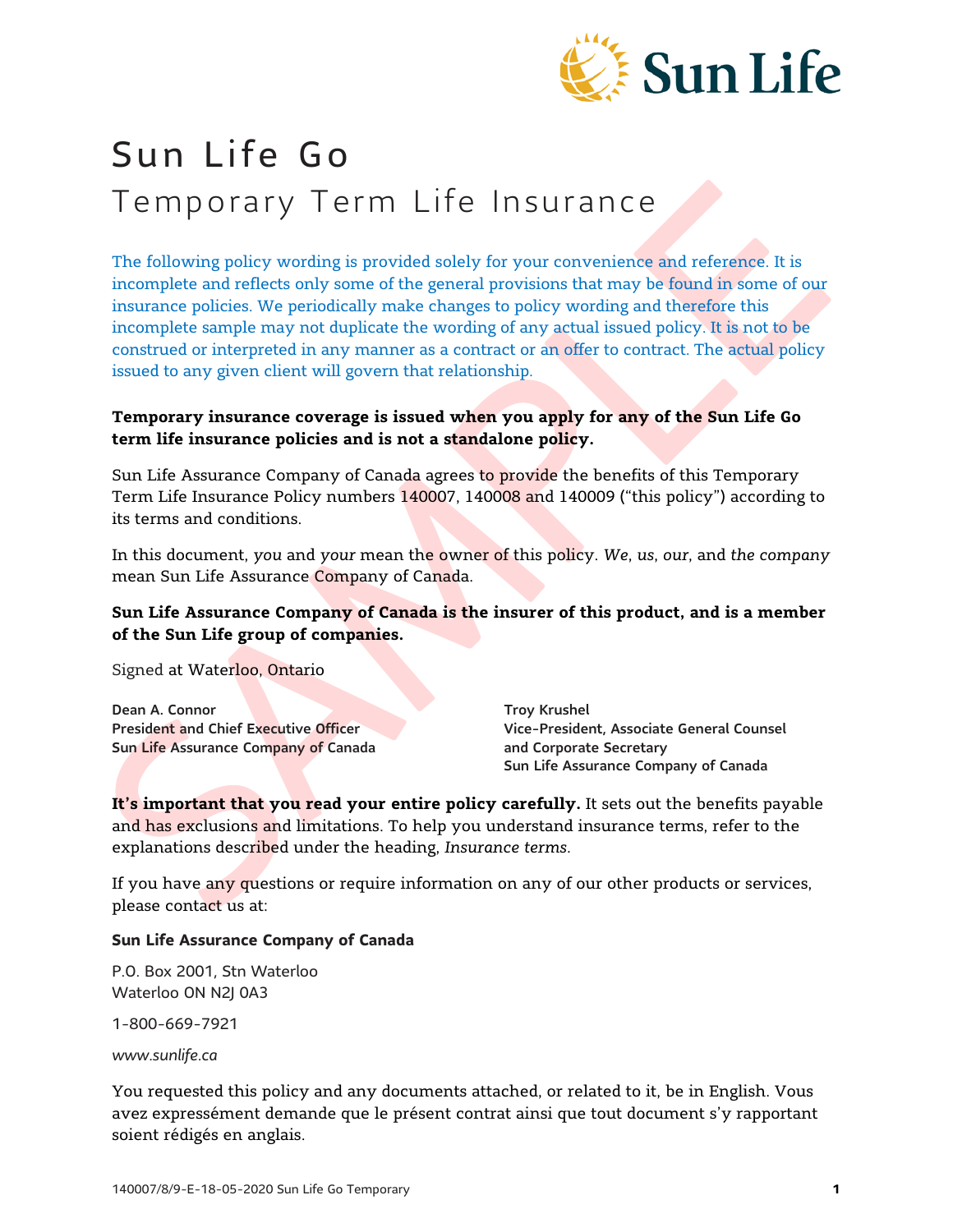# What is temporary insurance?

This policy provides immediate insurance coverage until it ends as described under *When this policy ends (Termination)*.

This means if you die while we're underwriting your application and before the date we notify you of our underwriting decision we'll pay the death benefit subject to the *Conditions and Exclusions* provision in this policy.

Your estate will receive the death benefit from this temporary insurance unless you name a beneficiary. You will get a copy of the beneficiary form after you submit your application.

#### **Please read the following to understand the coverage under this policy.**

#### **When this policy comes into effect**

This policy comes into effect on the date you:

- a) submit an application for insurance, and
- b) provide the payment information.

A decision to accept or decline your application may take up to 90 days.

# **When this policy ends (Termination)**

This policy automatically ends on the earliest of:

- a) the date the insurance applied for comes into effect,
- b) the date we notify you that your application for insurance has been declined,
- c) 30 days following the date of our request for information for the purpose of underwriting, if you have not responded to this request,
- d) 90 days following the date your application for insurance was submitted,
- e) the date you tell us in writing to cancel your application for insurance,
- f) the date you decline our offer of insurance or,
- g) the date we pay the death benefit.

# **Reduction of death benefit or coverage**

If you've asked us to cancel an in force policy in this application and you die while we're underwriting this application and before your in force policy is cancelled, we will:

- a) pay any death benefit amount payable on the policy you've asked us to cancel, and
- b) reduce any amount payable under this policy by the amount payable under the policy you've asked us to cancel.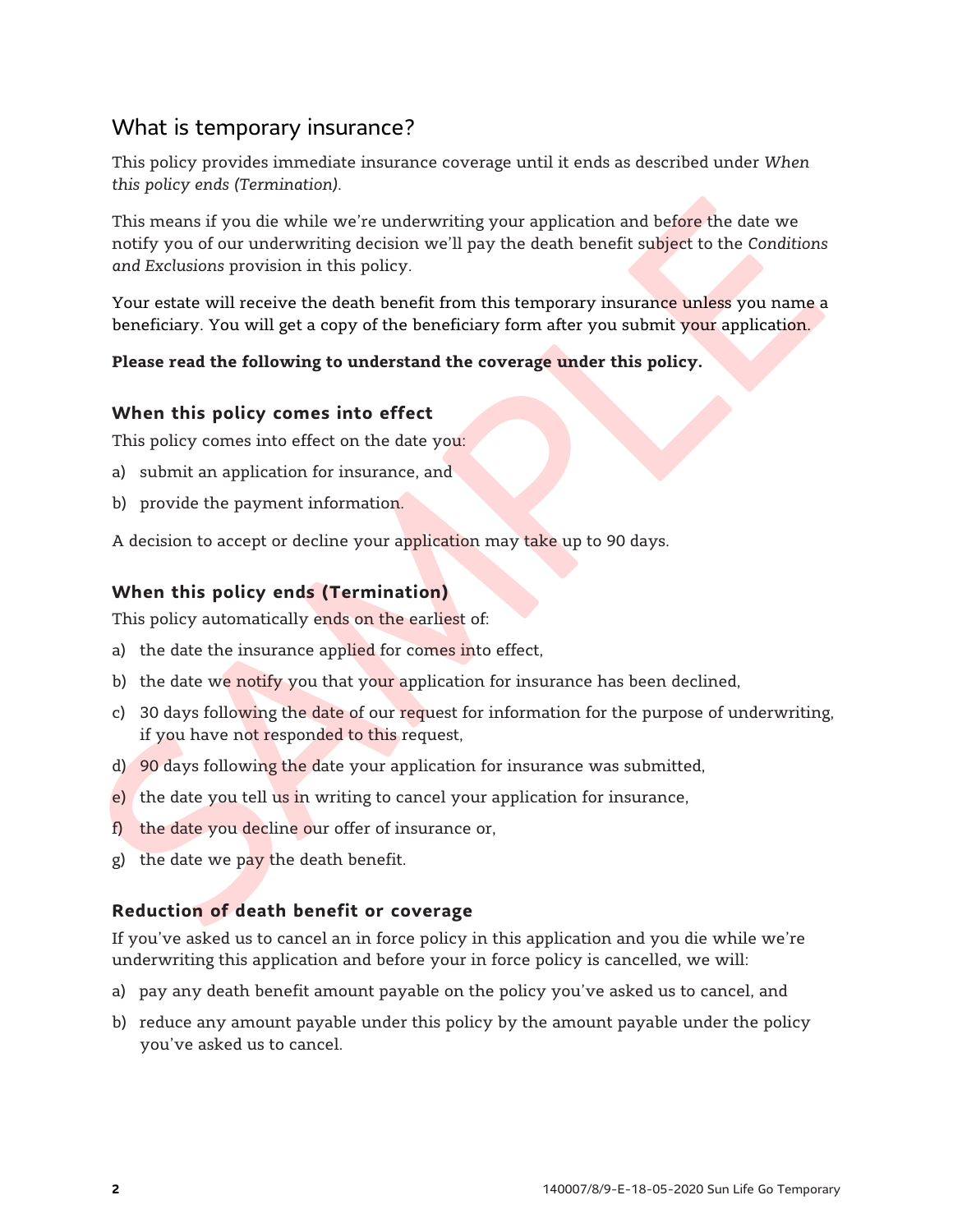# **Conditions and exclusions**

The application for insurance forms part of this policy. Insurance coverage is subject to conditions and exclusions set out below.

#### *Amount we pay under this policy (Conditions)*

If you are under age 69, the total amount of any death benefit payable under any Sun Life Go life insurance policies is the lesser of \$1,000,000 or the total amount of any death benefit applied for under this policy.

#### *When we will not pay benefits under this policy (exclusions)*

We will not pay the death benefit if:

- a) you take your own life, regardless of whether you have a mental illness or understand or intend the consequences of your action(s);
- b) on the date the application for Sun Life Go term life insurance was submitted, you:
	- i. were prevented from performing your usual activities or occupation, due to illness or injury, for a period exceeding two weeks,
	- ii. have or had any signs or symptoms associated with cancer within the last 12 months,
	- iii. had suffered a stroke or a heart attack within the last 12 months, or
	- iv. were confined to a hospital, nursing home, sanitarium, psychiatric facility or any other health-related facility in the last 45 days.

These exclusions expire 90 days following the date the application for Sun Life Go term life insurance was submitted.

#### **When to make a claim**

To make a claim, call us at the toll-free phone number 1-800-669-7921. We will send the appropriate form to be completed. The person making the claim must complete the form and give us the information we need to assess the claim, including proof that you died while this policy was in effect.

Physicians may charge a fee to complete certain forms. The person making the claim is responsible for any fee.

Before we pay a death benefit, we must verify your date of birth. If the date of birth on the application is incorrect, we'll adjust the death benefit to the amount that would have been payable based on the premiums paid and the correct date of birth.